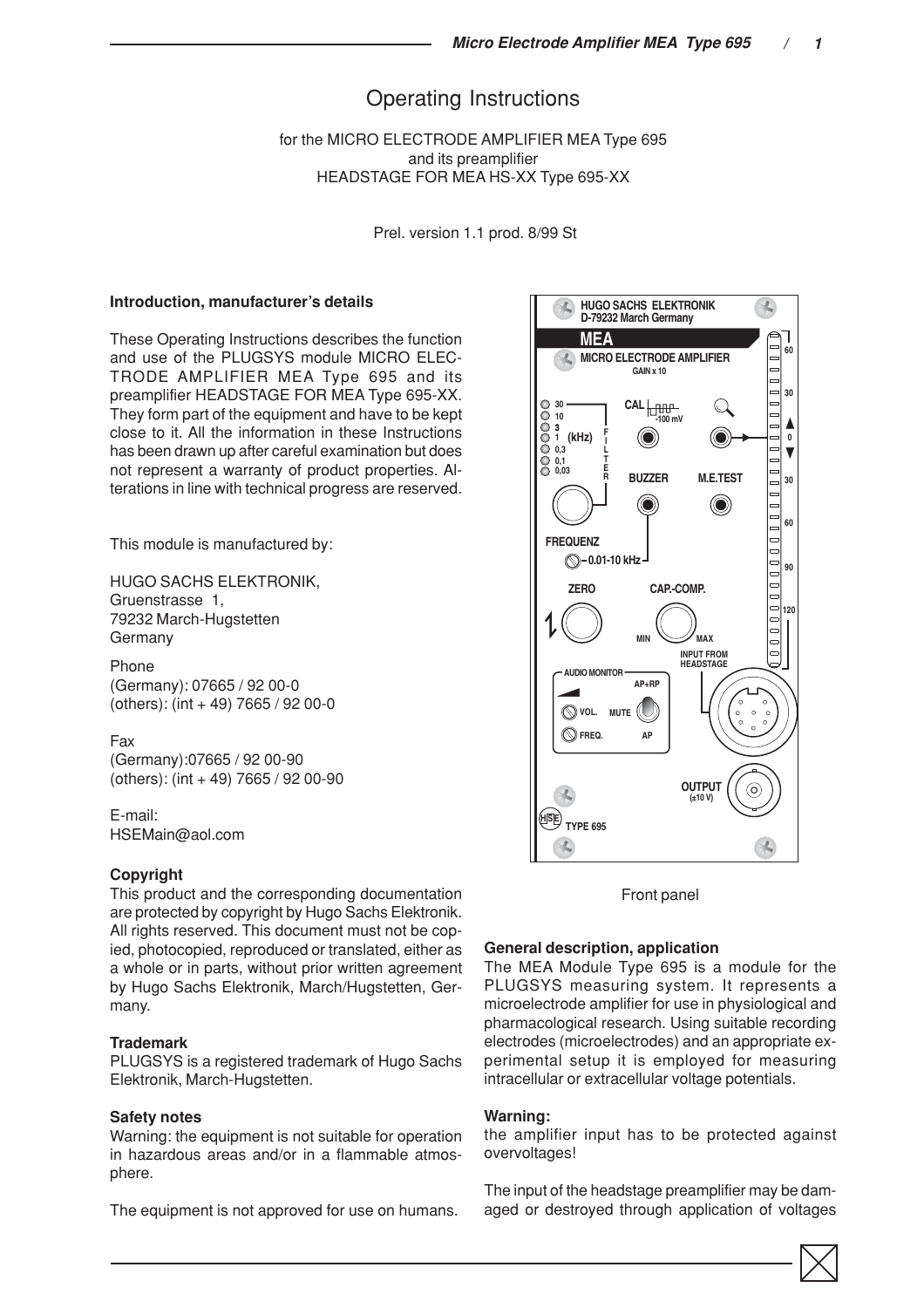greater than  $\pm$  15 Volt. You should therefore take appropriate precautions when handling the preamplifier. In particular avoid electrostatic charges or discharges by earthing yourself through a high resistance (1 MOhm protection resistance) using an ESD safety wrist band and an ESD discharge cable. Arrange your working area such that there is if possible no buildup of electric charges: antistatic floor and/or bench covering, antistatic stool, antistatic working clothing, in particular antistatic shoes.

### **Constituents**

The complete amplifier consists of:

- PLUGSYS housing with built-in power supply, e.g. standard 19-inch rack housing Type 603 or MiniCase Type 609
- MEA module Type 695
- Headstage (preamplifier) Type 695/1, for plugging in to MEA

### **Controls**

Description of the front panel controls for the item numbers in the adjacent diagram

- **1** Signal output (BNC socket) **OUTPUT (**±**10 V)**. The amplification factor (GAIN) of the MEA is fixed at  $G = 10$ . The output signal is then 10 times as large as the input signal.
- **2** Input socket (8-pin) for connecting up the preamplifier, **INPUT FROM HEADSTAGE**
- **3 M.E.TEST** key (MICROELECTRODE TEST). On operating this key a defined current is fed into the microelectrode. Depending on the electrode resistance there is then a potential step which permits an approximate estimate of the instantaneous electrode resistance. The current depends on the type of preamplifier (headstage) used.

| HS-type  |        | Test current   Potential step |
|----------|--------|-------------------------------|
| 695-1G   | 1 nA   | 1 mV/MOhm                     |
| 695-100M | 10 nA  | 10 mV/MOhm                    |
| 695-10M  | 100 nA | 100 mV/MOhm                   |
| 695-1M   | 1 pA   | V/MOhm                        |

- The current flow is automatically limited to 2 seconds in order to avoid damage to the electrode through electrolysis.
- **4 CAL** key. On operating this key the existing microelectrode input signal is disconnected and instead a calibration signal with the profile shown below is injected. The voltage data are referred to the microelectrode input.



Controls. For legends to the item numbers see text.

- **5** "Magnifier" key. On operating this key the sensitivity of the bargraph indication is increased by a factor of 5. The key function is useful for accurate zeroing.
- **6** LED bargraph indication with 30 LEDs as signal monitor for visually checking the course of the input signal. The sensitivity is 7.5 mV per LED referred to the input. The bargraph can therefore indicate input voltages in the range from -150 mV to +67.5 mV. Pressing the magnifier key (5) produces a sensitivity of 1.5 mV per LED; the indication range is then correspondingly reduced (-30 mV to +13.5 mV).



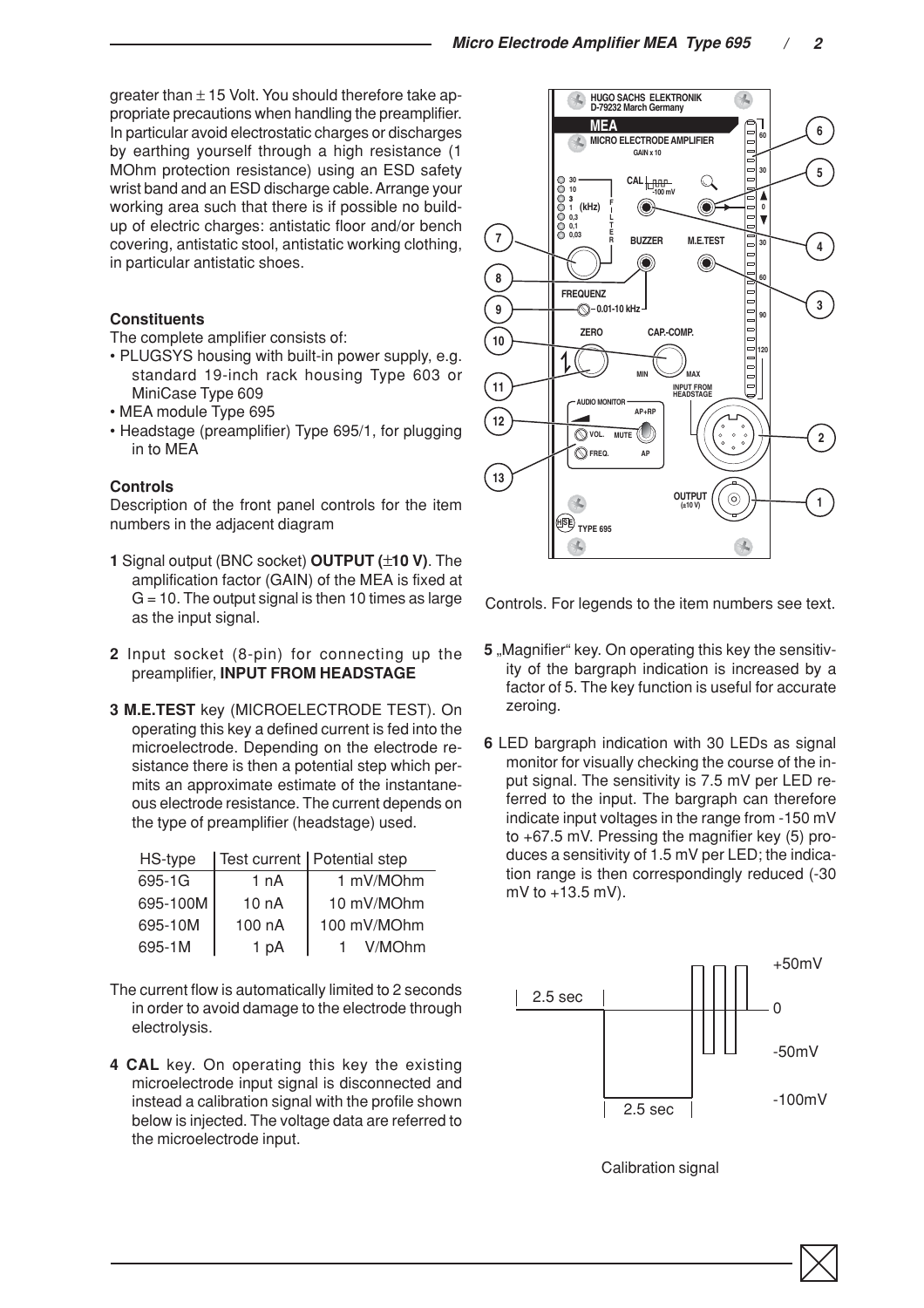- **7** Control **FILTER** for setting the upper frequency limit (-3dB) of the MEA: 0.03 to 30 kHz. At these specified frequencies the amplitude has decreased by 3 dB (30%). The setting selected is indicated by the corresponding LED lighting up.
- **8 BUZZER** key. During insertion of the microelectrode this function assists the electrode tip in piercing the cell membrane. When the key is operated an AC voltage is applied to the electrode. The frequency of the AC voltage can be set with a screwdriver on the selector switch (9).

NOTE: in the interest of achieving stable intracellular recording over longer periods the electrode should be inserted into the cell as quickly as possible, within half-an-hour after the animal has been killed. Using careful electrical stimulation (e.g. 0.3 Hz) the inserted electrode should then be allowed to "heal" in the cell membrane. It is known that with delayed insertion of the electrode the healing process does not proceed so well and unstable recordings have to be expected.

- 9 Selector switch "FREQUENZ 0,01 10 kHz" for selecting the "BUZZER" frequency in order to adjust it to the requirements of the particular experiment. Using a screwdriver the following frequencies can be selected: 10, 20, 40, 60, 80, 100, 200, 400, 600, 800, 1k, 2k, 4k, 6k, 8k and 10 kHz. The buzzer function can be monitored by sound if you select a frequency in the readily audible range (400 Hz - 4 kHz).
- 10 Control "CAP.COMP" (capacity compensation). This control can be used to neutralise the interfering parasitic electrical capacity of the microelectrode against its surroundings. The compensation range depends on the headstage preamplifier used. For example, the compensation range of Type 695-1G extends to about 8 pF.

**Note:** capacity compensation has to be used with care!

Over-compensation causes the input circuit to oscillate at a relatively high frequency (a few hundred Hertz to above 30 kHz, depending on the actual electrode resistance and the parasitic capacities at the input), resulting in damage to the cell and the microelectrode. You should therefore always monitor the output signal with an oscilloscope when you alter the setting of the capacity compensation.

Note page 5 in this connection.

**11** Control **ZERO** for zeroing the amplifier. The adjustment range covers ±0.4 V referred to the input.

**12 AUDIO MONITOR** switch. This switch can be used to select the function of the built-in acoustic frequency-modulated signal generator.

**AP+RP**: rest potential (RP) with superimposed action potential (AP) as indicated. In this switch position a signal tone is produced continuously. The pitch of the tone changes with the input voltage of the MEA. Variations in pitch are noticed very sensitively so that very small fluctuations in the rest potential can be clearly recognised without requiring visual observation of the signal course, e.g. on the built-in bargraph or on the screen of an oscilloscope or data acquisition system. The response sensitivity level for the RP is -100 mV. At a lower RP the signal generator is switched inaudible (muted).

**MUTE**: signal generator is switched off.

**AP**: only the action potential is signalled. There is no signal tone in the pauses between the action potentials. The response sensitivity is at an AP amplitude of about 20 mV.

**13** Trimmers for setting the loudness **VOL.** and the base frequency **FREQ.** of the audio monitor (12).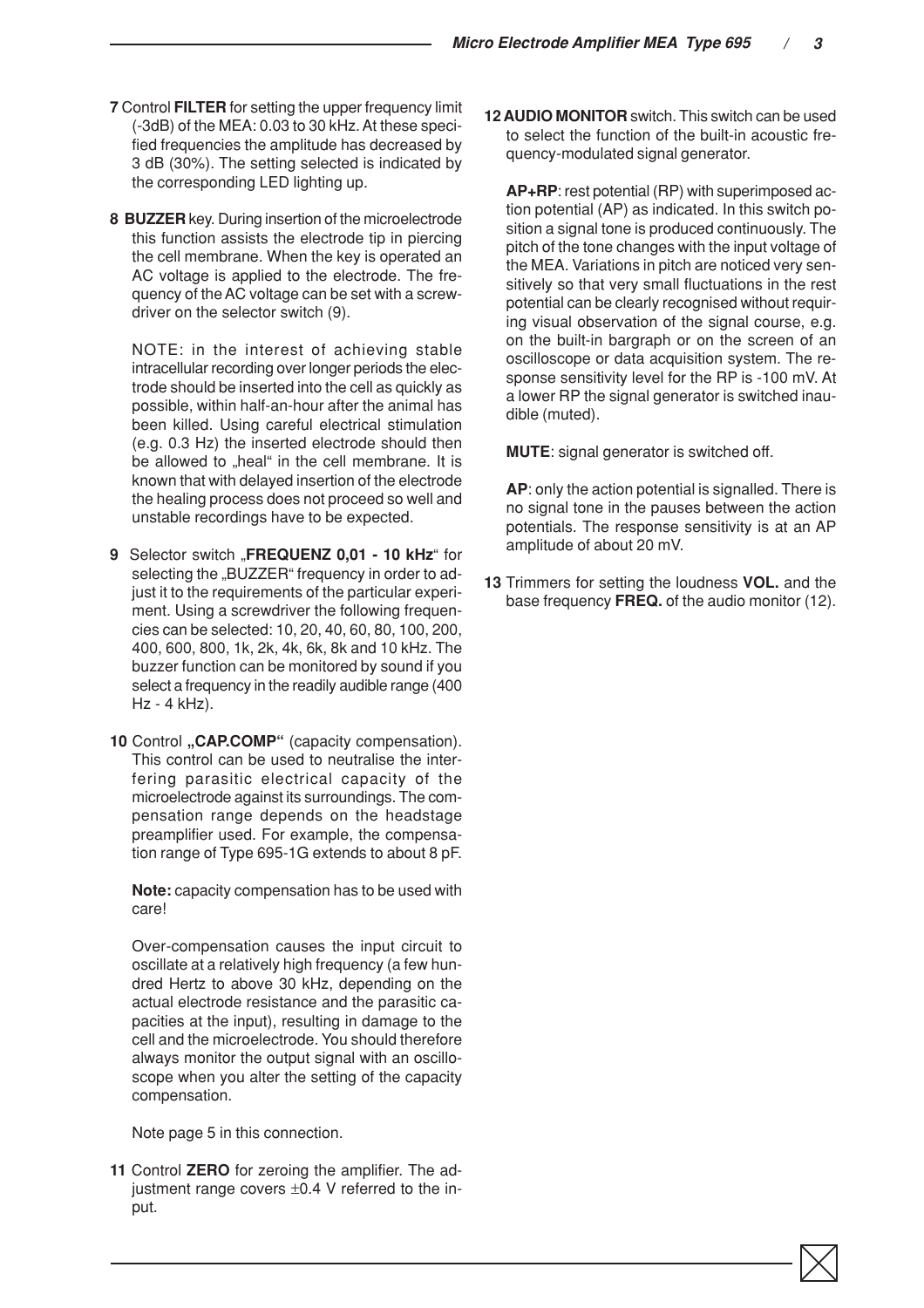### **Headstage**

Description of the components and connections of the headstage. The item numbers refer to the illustration alongside.

- **H1** Metal screen housing of the preamplifier HEADSTAGE for MEA Type 695-1G with fixing rod (H3) and integral microelectrode holder (H2).
- **H2** Input socket for connecting the microelectrode. Suitable pin plug 2 mm diameter, not spring-loaded (the built-in socket has spring-loading). In order to protect the highly sensitive input amplifier against electrostatic discharges while handling the headstage the input socket is mounted in a plastic recess (approx. 7 mm).

**Warning!** the connection for the microelectrode has to be protected against excessive input voltages! At voltages above ±15 Volt the amplifier may be damaged or destroyed.

**H3 Headstage mounting rod** for fixing the headstage on the micromanipulator. Dimensions: diameter 8 mm (metal tube) or 9 mm (plastic end), length 75 mm (metal tube) and 12 mm (plastic end).

**Important:** clamp it only in the region of the metal tube.

- **H4** Socket for connecting the bath earth. Suitable pin plug 2 mm diameter, not spring-loaded (the socket incorporates spring elements).
- **H5** Plug pin (D = 2 mm) for connecting the headstage to the central earth and screen. Suitable cable coupling socket 2 mm diameter, spring-loaded. Note that couplings without spring loading do not ensure reliable contact.
- **H6** Connecting cable with connector plug (8-pin) to the MEA. Cable length 1.5 m approx.

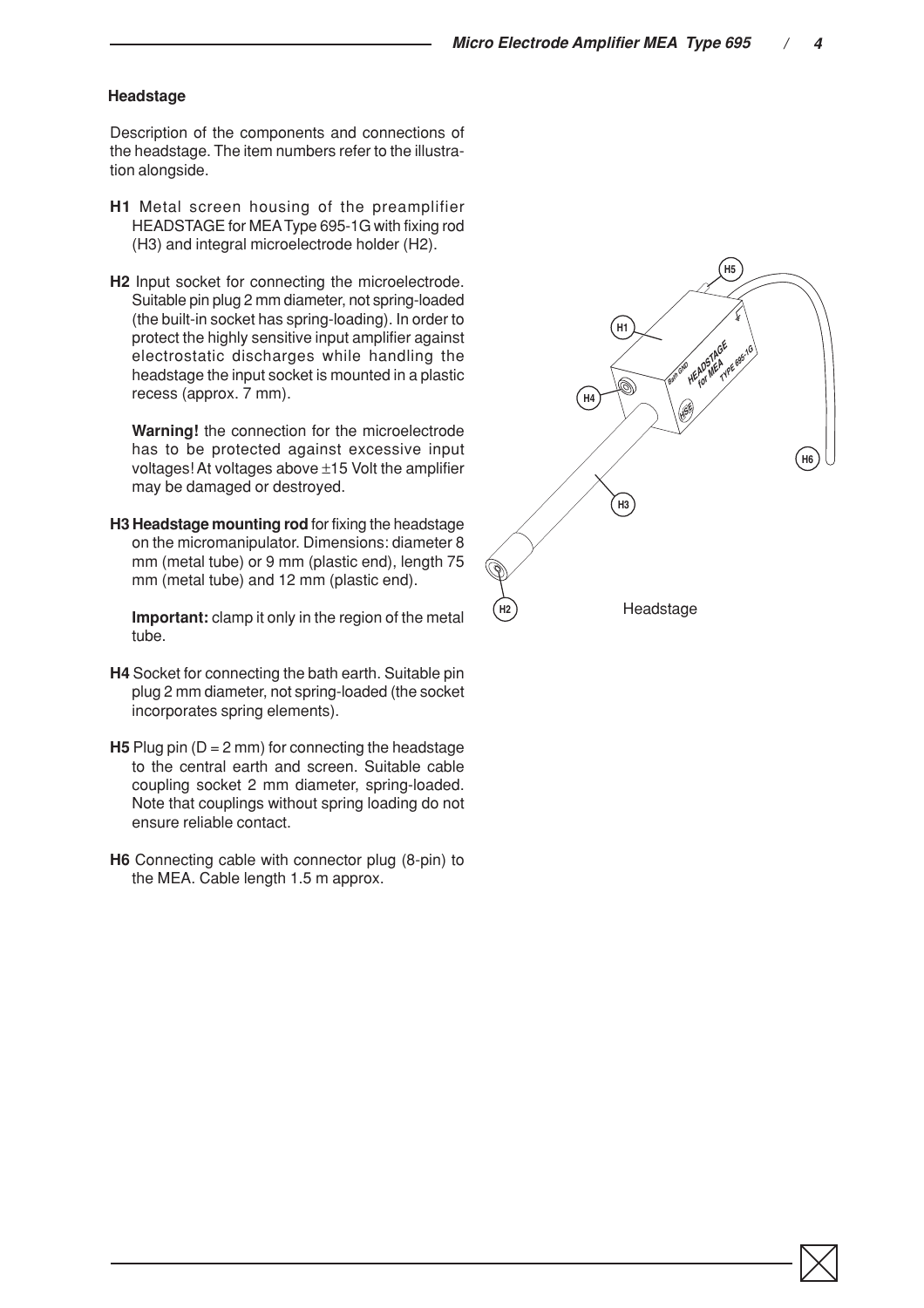### **Organ bath and electrode connection**

The illustration alongside shows schematically the connection of a microelectrode to the preamplifier input of the MEA. The organ bath vessel contains a muscle preparation immersed in perfusion solution. The microelectrode is inserted into a cell of the preparation. The microelectrode is linked to the amplifier input through a connection which should be kept as short as possible.

A counter electrode **Bath Ref. El.** is required for recording the action potential of the muscle cell; it is also located in the organ bath solution. The material used for the reference electrode is usually silver/silver chloride (Ag/AgCl) in order to avoid polarisation voltages.

#### **Capacity compensation**

As described previously, the parasitic electrical capacity  $C_{\text{IN}}$  in the region between microelectrode tip and amplifier input represents somewhat of a problem. The parasitic capacity  $C_{\text{IN}}$  together with the electrical resistance  $R_{MF}$  of the microelectrode acts as a low-pass filter and thereby reduces the maximum signal frequency which can be recorded (= steep components of the signal amplitudes!).

In order to reduce this problem the MEA incorporates a device for neutralising the parasitic capacity, the capacity compensation **CAP. COMP.** For this purpose an adjustable amplified proportion of the input voltage is fed back in-phase to the input through the capacity  $C_{N}$ . For various reasons the compensation can not be complete and is accompanied by disadvantages (increased noise level, optimum adjustment is critical). In order to improve the recorded bandwidth it is therefore advisable not to rely on capacity compensation alone but to keep the parasitic capacity essentially as low as possible. This can be achieved in different ways.

The best method is to consider the individual partial capacities which make up the total parasitic capacity, and to reduce them to a minimum.

The "transmural" capacity of the part of the microelectrode which is immersed in the bath liquid, may be rather large. A typical value is about 1 pF or more per millimetre insertion depth.

An effective measure to reduce the capacity consists of increasing the wall thickness of the microelectrode. For example, the electrode can be coated in the appropriate region with Silicone (Sylgard) or equivalent material in order to increase the effective wall thickness.



Organ bath and MEA connection

Another possibility for reducing the transmural capacity of the microelectrode consists of selecting a lower liquid level in the bath, thereby reducing the immersed area of the electrode. This measure is not always successful since, due to the surface tension of the bath liquid, electrically conducting bath liquid creeps upwards along the outside of the electrode glass surface and thus increases the capacity again. This upwards creeping can be avoided by rendering the electrode surface hydrophobic through immersing it before use in mineral oil (or Silicone oil). Note that the electrode has to be filled with electrolyte before it is made hydrophobic!

Finally an effort should be made to ensure that electrically conducting and earthed objects around the microelectrode and around the connection to the headstage input are arranged at a maximum possible distance from the electrode.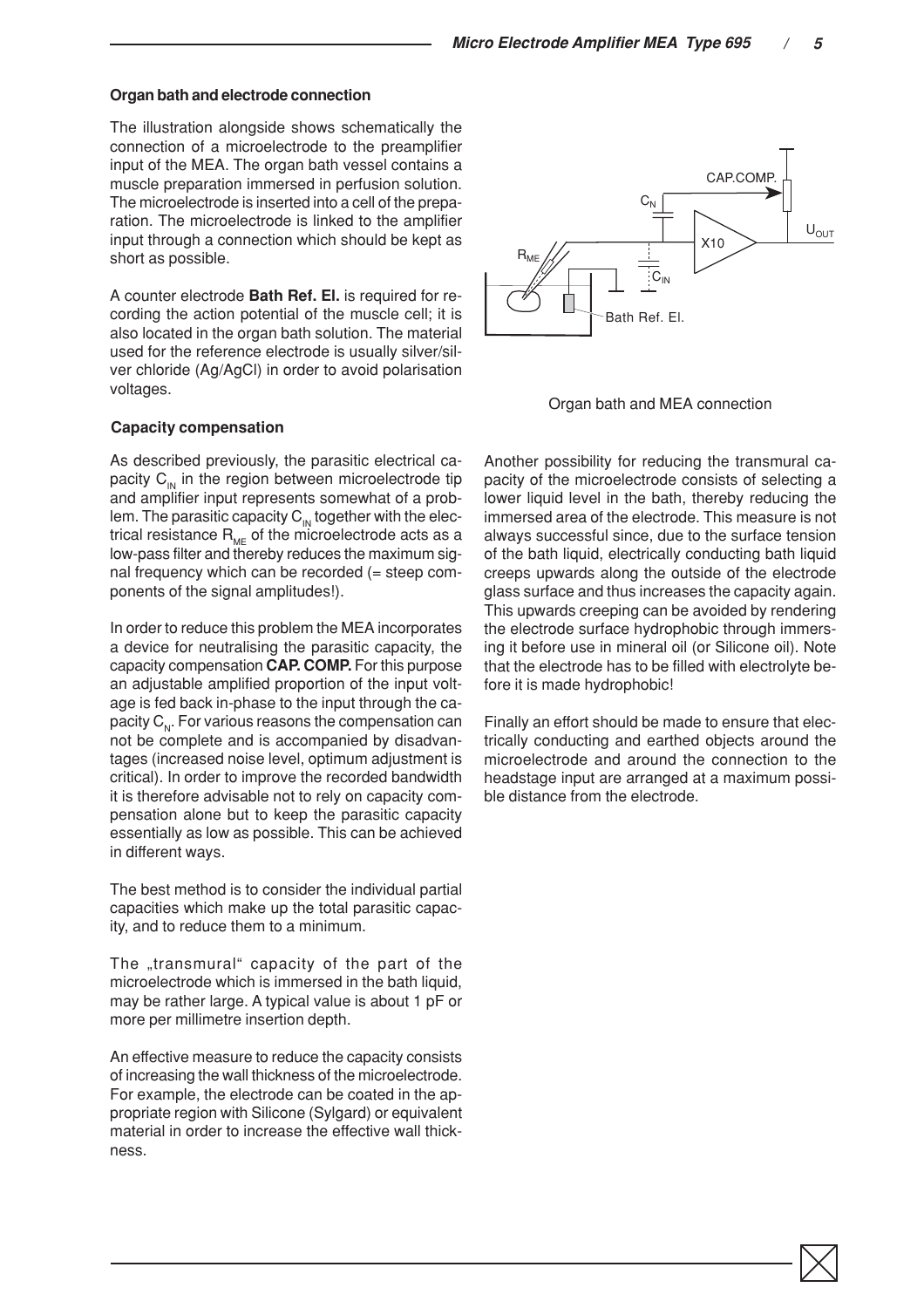### **Fitting the module in a housing**

If the module is supplied separately you should read this section. If however the module is supplied already installed you can omit this section. For example, the module has always been installed by the manufacturer if the MEA is ordered together with the PLUGSYS MiniCase Type 609.

Before you can use the MEA module it has to be installed in a suitable HSE PLUGSYS housing Series 600. If the module is supplied as part of a completely installed PLUGSYS measuring system the work described below has already been carried out and the selected signal paths have been entered in the bus diagram.

#### **Installation procedure**

Before installing the module in a housing you have to designate the amplifier output of the module to the required bus line by fitting a jumper, as described below.

IMPORTANT: do not forget to enter the selected connections in the bus diagram (in the white Operating Instructions folder under Section 1).

#### **Warning:**

While out of the housing, the MEA module has to be protected against electrostatic discharges. The MEA module contains highly sensitive MOS components which may be damaged or even destroyed by electrostatic discharges. If you remove the module from the housing or if you carry out any operations on it while outside the housing, you have to ensure potential equilibration before you touch part of the printed circuit. (Touch any earthed item such as earthed housing, PLUGSYS housing or similar).

Brief procedure (for full details see the Operating Manual for the housing):

- Pull out the mains plug on the housing.
- Unscrew the blank panels at the housing slot position intended for the MEA module.
- Plug the internal jumper of the output on to the required bus line as described below.
- Insert the MEA module, note the guide rails.
- Push the module firmly into the bus connector.
- Screw on the front panel.
- Reconnect the mains plug to the housing.
- Plug in the headstage.

The microelectrode amplifier is now ready for use.

### **Making the bus connection**

Before you can install the MEA module in the PLUGSYS housing you have to plug in a jumper on the circuit board to ensure that the output signal is connected to the appropriate or required bus line. The equipment can only be used properly if the bus line is connected correctly.

Do not forget to enter the selected assignment of the signals in the bus diagram of the PLUGSYS housing (the bus diagram is included in the Operation Instructions file under Section 1).

When the module is supplied in a completely installed PLUGSYS measuring system, the work described below has already been carried out and the selected signal paths have been entered in the bus diagram.

### **Note: use only a free bus line!**

When selecting the bus line (AV1 - AV16), ensure that you use a free bus line and check this on the bus diagram. If there are no appropriate entries in the diagram you can establish the bus line assignment only by removing all modules and determining the signal paths selected on them, using the Operating Instructions.

The position of the jumper is shown in the diagram below. Plug the jumper into the position of a free and desired bus line (AV1 to AV16).



Position of the jumpers on the printed circuit board (PCB).

**1**: PCB, **2**: 64-pin bus connector, **3**: row of pins for jumper AV1-16, **4**: correctly connected jumper on AV3, **4a**: jumper in parking position, **4b**: incorrectly selected parking position.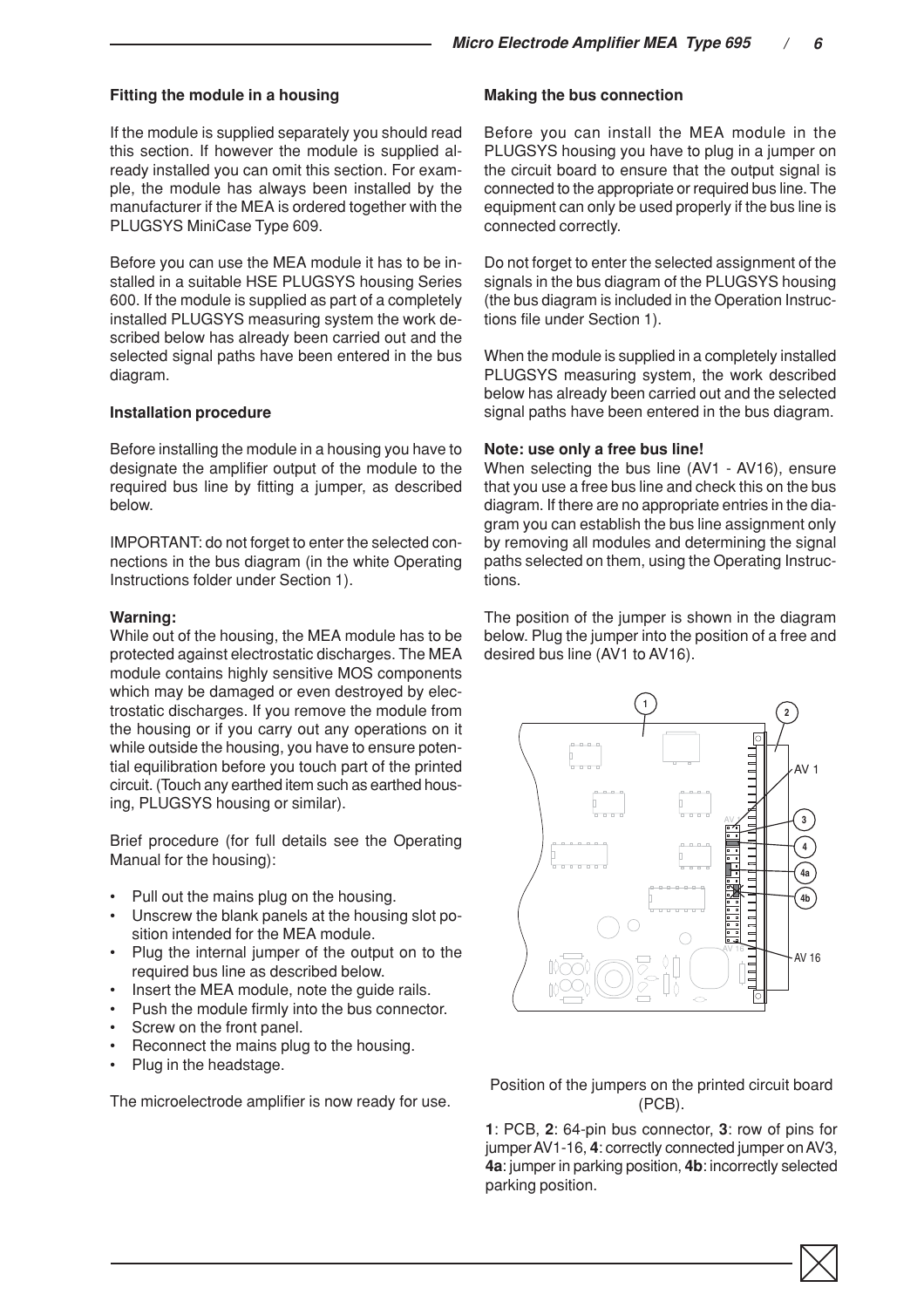## **CE Declaration of Conformity**

This product and accessories conform to the requirements of the Low-voltage Directive 73/23 EEC as well as the EMC Directive 89/336 EEC and are accordingly marked with the CE mark. For conformity to the standards during operation it is essential that the details in the instructions provided are observed.

### **Technical data**

### **A. Microelectrode amplifier module MEA Type 695**

Input: via separate preamplifier (headstage) for direct intracellular and extracellular potential recording.

Gain: 10 times, fixed

- Input socket: 8-pin Binder or Amphenol Tuchel for socket with screw lock
- Input capacity compensation: continuously adjustable, range 0 to 8 pF
- Signal output: filtered output signal ±10 Volt

**Internally** on the PLUGSYS system bus via a jumper, assigned to one of the signal lines AV-1 to AV-16.

**Externally** through a BNC socket on the front panel.

Amplifier bandwidth: DC to 30 kHz (-3 dB)

- Output filter: low-pass with 7 steps covering 30 Hz to 30 kHz (-3 dB)
- Zero adjustment: compensation of input offset voltage in the range ±400 mV
- Buzzer: helps microelectrode insertion through AC injection into the microelectrode. Buzz frequency from 10 Hz to 10 kHz in 16 settings to suit individual requirements.
- Calibration signal: on pressing the CAL key a complex calibration signal with the values 0 Volt, 100 mV and ±50 mV referred to the input is introduced.
- Analogue indication: LED bargraph with 30 LEDs for visual monitoring of the applied signal (7.5 mV per LED referred to input). For accurate zeroing the indication range of the bargraph can be spread by pressing a key (magnifier function) (1.5 mV per LED referred to input).
- Audio monitor: audible monitoring system for the measured signal through a monitoring tone frequency-modulated according to the signal amplitude. The loudness and the base pitch are adjustable individually through trimmers on the front panel.
- Microelectrode test: testing the microelectrode by injecting a constant measurement current via the headstage for approximate determination of the instantaneous electrode resistance. Current duration limited to 2 seconds.
- Power supply: 5 V 1.2 A from the PLUGSYS housing used (MiniCase or rack housing).

Size: 19-inch PLUGSYS module, width 12 E (60.96 mm), height 3 U (128.7 mm)

Weight: 0.4 kg approx.

Accessories: Operating Instructions, headstage e.g. Type 695-1G

Important, please note when ordering:

The MEA Type 695 can not be used without headstage. When not otherwise indicated on the order it is supplied with a standard headstage Type 695-1G.

### **B. Preamplifier headstage Type 695-1G**

Construction: screened metal housing, microelectrode holder integral with mounting rod, 2 mm connection socket for bath reference, 2 mm pin plug screen connection and central earth.

Mounting: rod with  $D = 8$  mm and integral microelectrode holder, suitable for the mounting arrangement of conventional micromanipulators.

- Microelectrode resistance: suitable for microelectrodes in the range 1 to 100 MOhm
- Input circuit: fully solid-state electrometer amplifier with driven screen, bootstrapped supply voltage and capacity compensation.

Input current: < 1 pA

- Coupling resistance: 1 GOhm
- Capacity compensation: adjustment range 0 8 pF
- Frequency range: DC to 75 kHz (- 3 dB)
- Supply: via the MEA microelectrode amplifier Type 695
- Connecting cable: signal and power supply, approx. 1.5 m long, with 8-pin Binder or Amphenol Tuchel plug to suit MEA microelectrode amplifier.
- Dimensions: length 140 mm, width 22 mm, height 22 mm
- Weight: 160 g
- Accessories: Operating Instructions, connecting cable to bath earth, earth cable to central earth
- Important, please note when ordering: The headstage Type 695-1G can only be operated with the HSE microelectrode amplifier MEA Type 695.